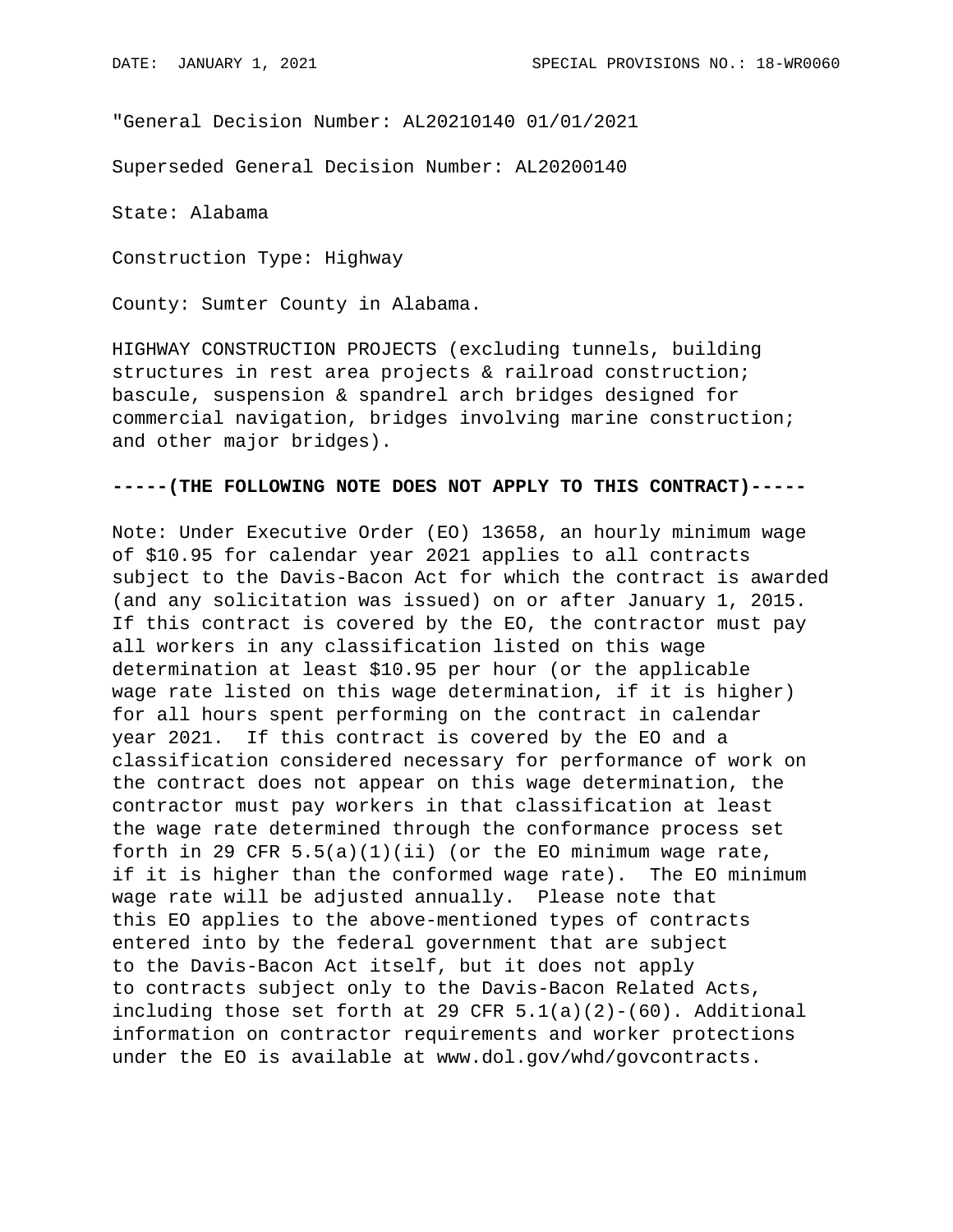| Modification Number | Publication Date |  |
|---------------------|------------------|--|
|                     | 01/01/2021       |  |

SUAL2019-019 11/13/2019

|                                                                      | Rates | Fringes |
|----------------------------------------------------------------------|-------|---------|
| CARPENTER (Form Work Only)\$ 15.64                                   |       | 0.00    |
| CEMENT MASON/CONCRETE FINISHER\$ 14.46                               |       | 0.00    |
| ELECTRICIAN\$ 20.41                                                  |       | 7.49    |
| HIGHWAY/PARKING LOT STRIPING:<br>Operator (Striping Machine)\$ 19.25 |       | 0.00    |
| INSTALLER - GUARDRAIL\$ 14.16                                        |       | 2.94    |
| IRONWORKER, REINFORCING\$ 16.28                                      |       | 0.00    |
| LABORER GRADE CHECKER\$ 15.89                                        |       | 0.00    |
| LABORER: Asphalt, Includes<br>Raker, Shoveler, Spreader and          |       |         |
| Distributor\$ 12.22                                                  |       | 0.00    |
| LABORER: Common or General\$ 11.55                                   |       | 0.00    |
| LABORER: Mason Tender -<br>Cement/Concrete\$ 17.15                   |       | 0.00    |
| OPERATOR: Asphalt Spreader\$ 13.96                                   |       | 0.00    |
| OPERATOR:                                                            |       |         |
| Backhoe/Excavator/Trackhoe\$ 13.24                                   |       | 0.00    |
| Broom/Sweeper\$ 12.27<br>OPERATOR:                                   |       | 0.00    |
| Bulldozer\$ 16.59<br>OPERATOR:                                       |       | 0.00    |
| Crane\$ 22.36<br>OPERATOR:                                           |       | 0.00    |
| Distributor\$ 16.05<br>OPERATOR:                                     |       | 0.00    |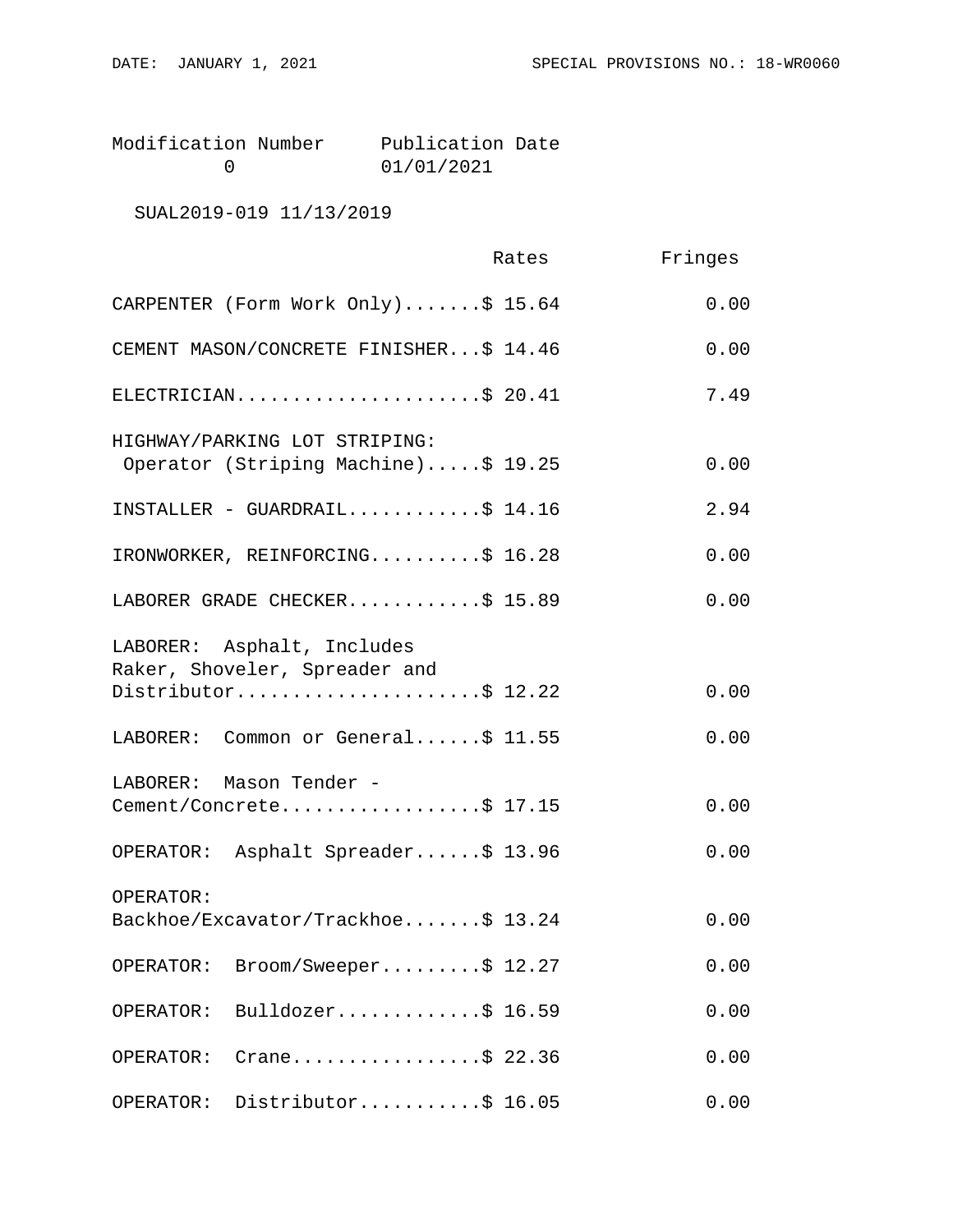|                                                            | OPERATOR: Grader/Black                                        |  | 0.00 |  |  |
|------------------------------------------------------------|---------------------------------------------------------------|--|------|--|--|
|                                                            | OPERATOR: Loader\$ 13.96                                      |  | 0.00 |  |  |
| OPERATOR:                                                  | Mechanic\$ 17.97                                              |  | 0.00 |  |  |
|                                                            | OPERATOR: Milling Machine\$ 12.72                             |  | 0.00 |  |  |
|                                                            | OPERATOR: Paver (Asphalt,<br>Aggregate, and Concrete)\$ 16.37 |  | 0.00 |  |  |
|                                                            | OPERATOR: Roller\$ 13.02                                      |  | 0.00 |  |  |
|                                                            | OPERATOR: Tractor\$ 15.24                                     |  | 0.00 |  |  |
|                                                            | TRAFFIC CONTROL: Flagger\$ 13.40                              |  | 2.90 |  |  |
| TRAFFIC CONTROL:<br>Laborer-Cones/<br>Barricades/Barrels - |                                                               |  |      |  |  |
|                                                            | Setter/Mover/Sweeper\$ 12.61                                  |  | 0.00 |  |  |
|                                                            | TRUCK DRIVER: Dump Truck\$ 13.29                              |  | 0.00 |  |  |
|                                                            | TRUCK DRIVER: Flatbed Truck\$ 15.72                           |  | 0.00 |  |  |
|                                                            | TRUCK DRIVER: Lowboy Truck\$ 15.88                            |  | 0.00 |  |  |
|                                                            | TRUCK DRIVER: Water Truck\$ 12.95                             |  | 0.00 |  |  |
|                                                            |                                                               |  |      |  |  |

WELDERS - Receive rate prescribed for craft performing operation to which welding is incidental.

================================================================

Note: Executive Order (EO) 13706, Establishing Paid Sick Leave for Federal Contractors applies to all contracts subject to the Davis-Bacon Act for which the contract is awarded (and any solicitation was issued) on or after January 1, 2017. If this contract is covered by the EO, the contractor must provide employees with 1 hour of paid sick leave for every 30 hours they work, up to 56 hours of paid sick leave each year.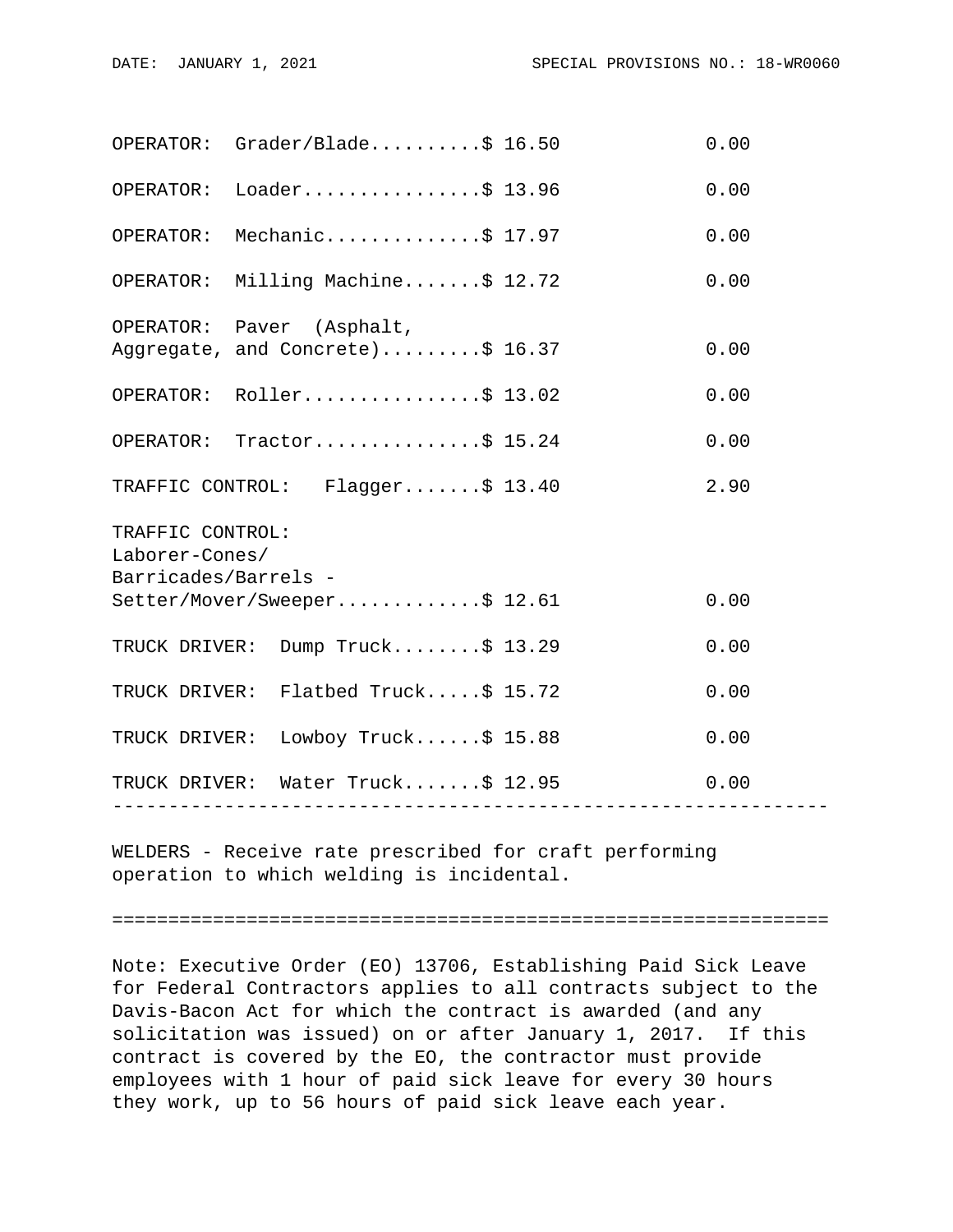Employees must be permitted to use paid sick leave for their own illness, injury or other health-related needs, including preventive care; to assist a family member (or person who is like family to the employee) who is ill, injured, or has other health-related needs, including preventive care; or for reasons resulting from, or to assist a family member (or person who is like family to the employee) who is a victim of, domestic violence, sexual assault, or stalking. Additional information on contractor requirements and worker protections under the EO is available at www.dol.gov/whd/govcontracts.

Unlisted classifications needed for work not included within the scope of the classifications listed may be added after award only as provided in the labor standards contract clauses (29CFR 5.5 (a) (1) (ii)).

----------------------------------------------------------------

The body of each wage determination lists the classification and wage rates that have been found to be prevailing for the cited type(s) of construction in the area covered by the wage determination. The classifications are listed in alphabetical order of ""identifiers"" that indicate whether the particular rate is a union rate (current union negotiated rate for local), a survey rate (weighted average rate) or a union average rate (weighted union average rate).

Union Rate Identifiers

A four-letter classification abbreviation identifier enclosed in dotted lines beginning with characters other than ""SU"" or ""UAVG"" denotes that the union classification and rate were prevailing for that classification in the survey. Example: PLUM0198-005 07/01/2014. PLUM is an abbreviation identifier of the union which prevailed in the survey for this classification, which in this example would be Plumbers. 0198 indicates the local union number or district council number where applicable, i.e., Plumbers Local 0198. The next number, 005 in the example, is an internal number used in processing the wage determination. 07/01/2014 is the effective date of the most current negotiated rate, which in this example is July 1, 2014.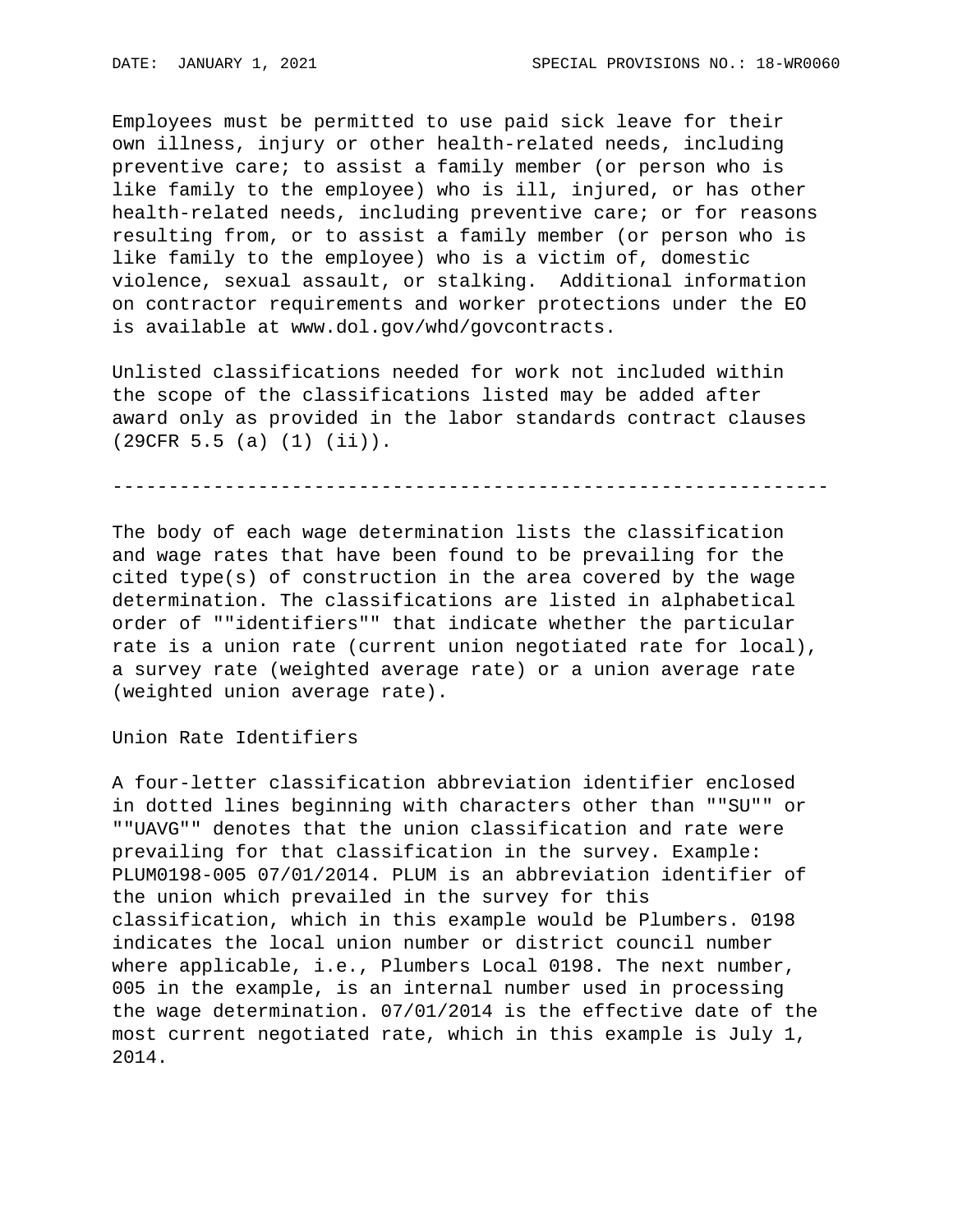Union prevailing wage rates are updated to reflect all rate changes in the collective bargaining agreement (CBA) governing this classification and rate.

## Survey Rate Identifiers

Classifications listed under the ""SU"" identifier indicate that no one rate prevailed for this classification in the survey and the published rate is derived by computing a weighted average rate based on all the rates reported in the survey for that classification. As this weighted average rate includes all rates reported in the survey, it may include both union and non-union rates. Example: SULA2012-007 5/13/2014. SU indicates the rates are survey rates based on a weighted average calculation of rates and are not majority rates. LA indicates the State of Louisiana. 2012 is the year of survey on which these classifications and rates are based. The next number, 007 in the example, is an internal number used in producing the wage determination. 5/13/2014 indicates the survey completion date for the classifications and rates under that identifier.

Survey wage rates are not updated and remain in effect until a new survey is conducted.

Union Average Rate Identifiers

Classification(s) listed under the UAVG identifier indicate that no single majority rate prevailed for those classifications; however, 100% of the data reported for the classifications was union data. EXAMPLE: UAVG-OH-0010 08/29/2014. UAVG indicates that the rate is a weighted union average rate. OH indicates the state. The next number, 0010 in the example, is an internal number used in producing the wage determination. 08/29/2014 indicates the survey completion date for the classifications and rates under that identifier.

A UAVG rate will be updated once a year, usually in January of each year, to reflect a weighted average of the current negotiated/CBA rate of the union locals from which the rate is based.

----------------------------------------------------------------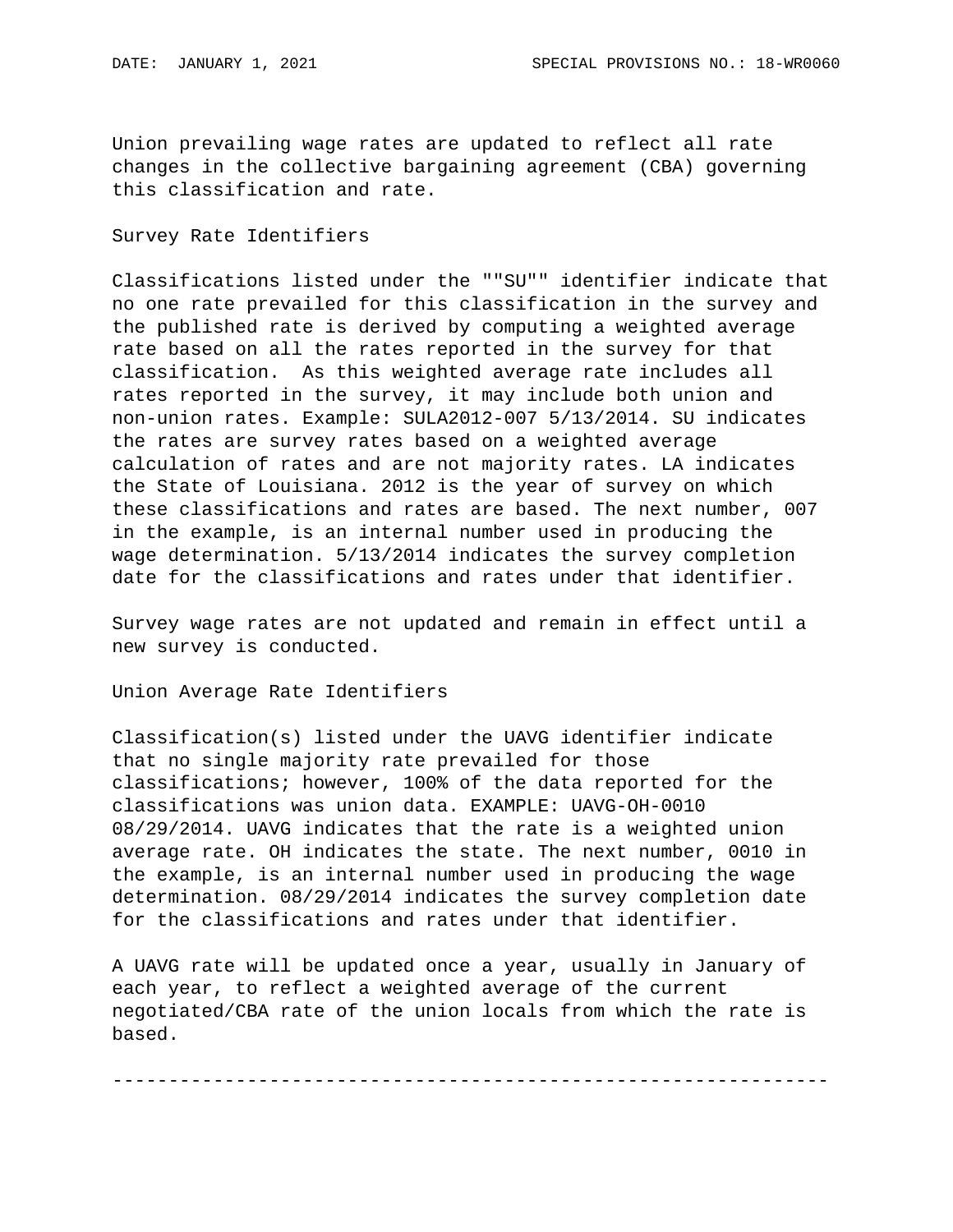## WAGE DETERMINATION APPEALS PROCESS

1.) Has there been an initial decision in the matter? This can be:

- \* an existing published wage determination
- \* a survey underlying a wage determination
- \* a Wage and Hour Division letter setting forth a position on a wage determination matter
- \* a conformance (additional classification and rate) ruling

On survey related matters, initial contact, including requests for summaries of surveys, should be with the Wage and Hour Regional Office for the area in which the survey was conducted because those Regional Offices have responsibility for the Davis-Bacon survey program. If the response from this initial contact is not satisfactory, then the process described in 2.) and 3.) should be followed.

With regard to any other matter not yet ripe for the formal process described here, initial contact should be with the Branch of Construction Wage Determinations. Write to:

> Branch of Construction Wage Determinations Wage and Hour Division U.S. Department of Labor 200 Constitution Avenue, N.W. Washington, DC 20210

2.) If the answer to the question in 1.) is yes, then an interested party (those affected by the action) can request review and reconsideration from the Wage and Hour Administrator (See 29 CFR Part 1.8 and 29 CFR Part 7). Write to:

> Wage and Hour Administrator U.S. Department of Labor 200 Constitution Avenue, N.W. Washington, DC 20210

The request should be accompanied by a full statement of the interested party's position and by any information (wage payment data, project description, area practice material, etc.) that the requestor considers relevant to the issue.